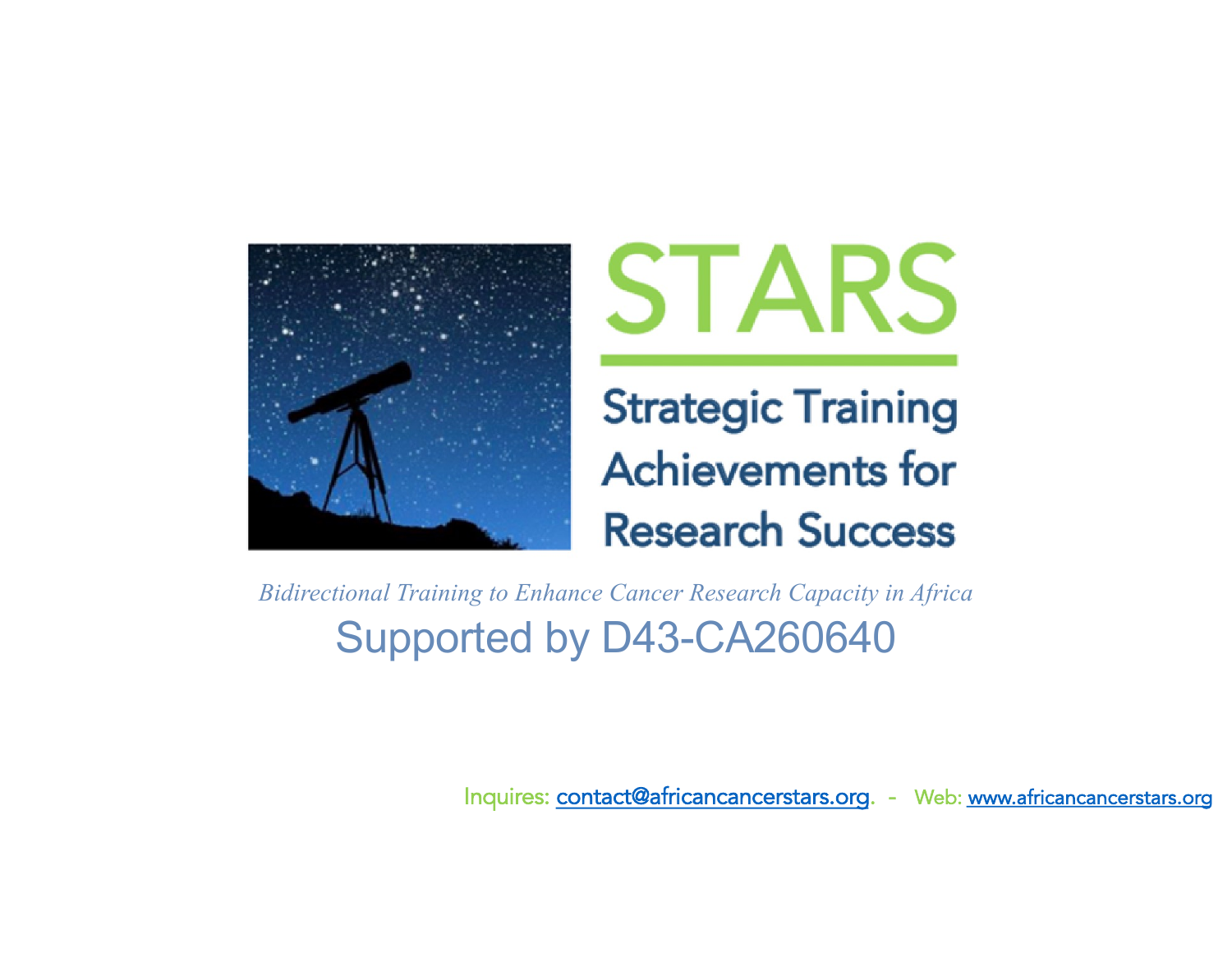

#### **Principles**

- **Bilateral Interactions:** Mentorship must involve input from both the US and from Africa for the trainee to understand practices that are both impactful and relevant to the local SSA context.
- **Africa-Centric Protocols and Practices:** We recognize that models for the conduct of cancer research in SSA can be based on those developed in the US and elsewhere, but these must be adapted to the SSA setting.
- **Global Scientific Impact, Local Public Health Impact:** The research results from the proposed training plan will generate knowledge that has a broad scientific impact and can be published in the best journals in the world. However, our trainees' research must also be driven by local SSA needs, opportunities, and potential public health impact.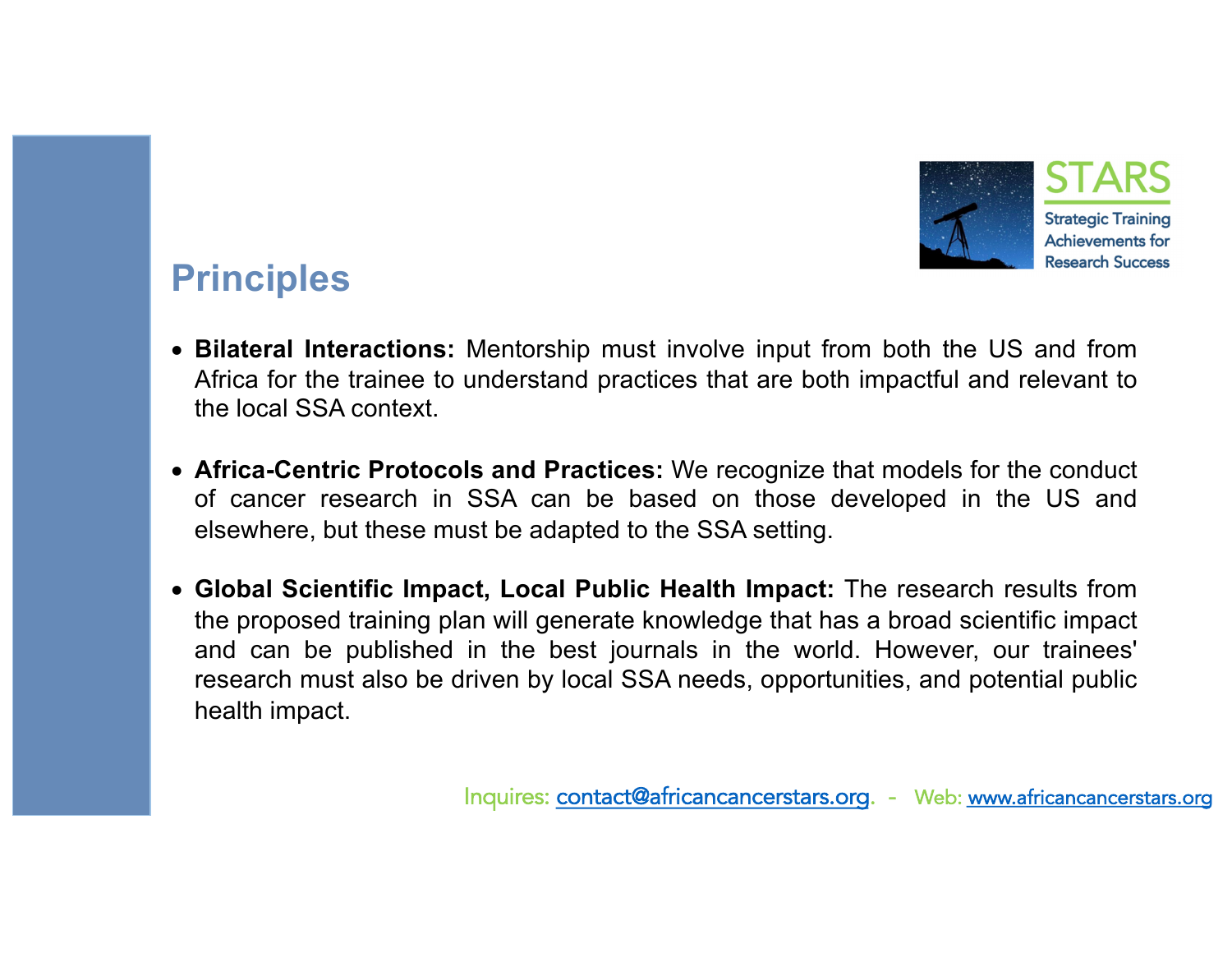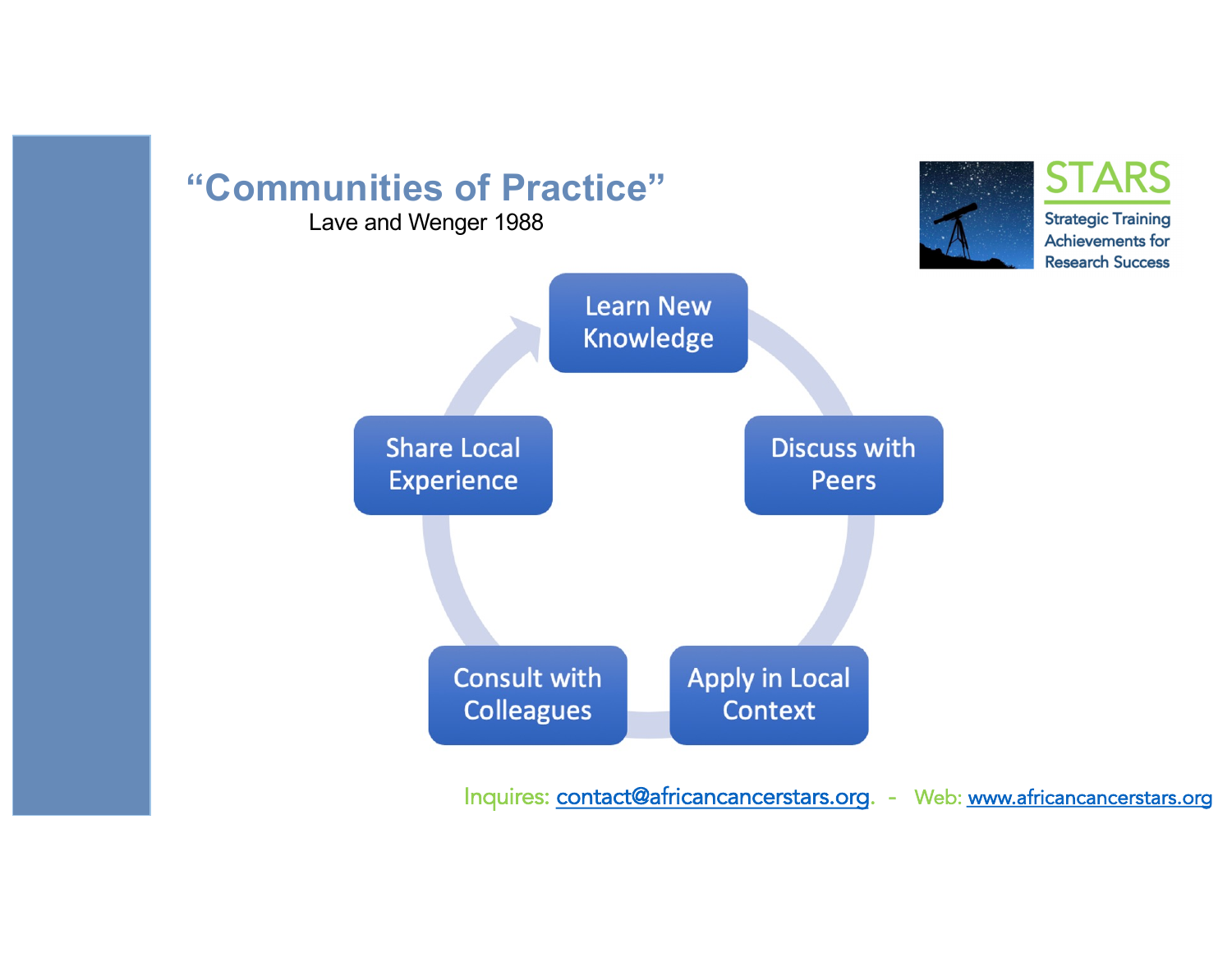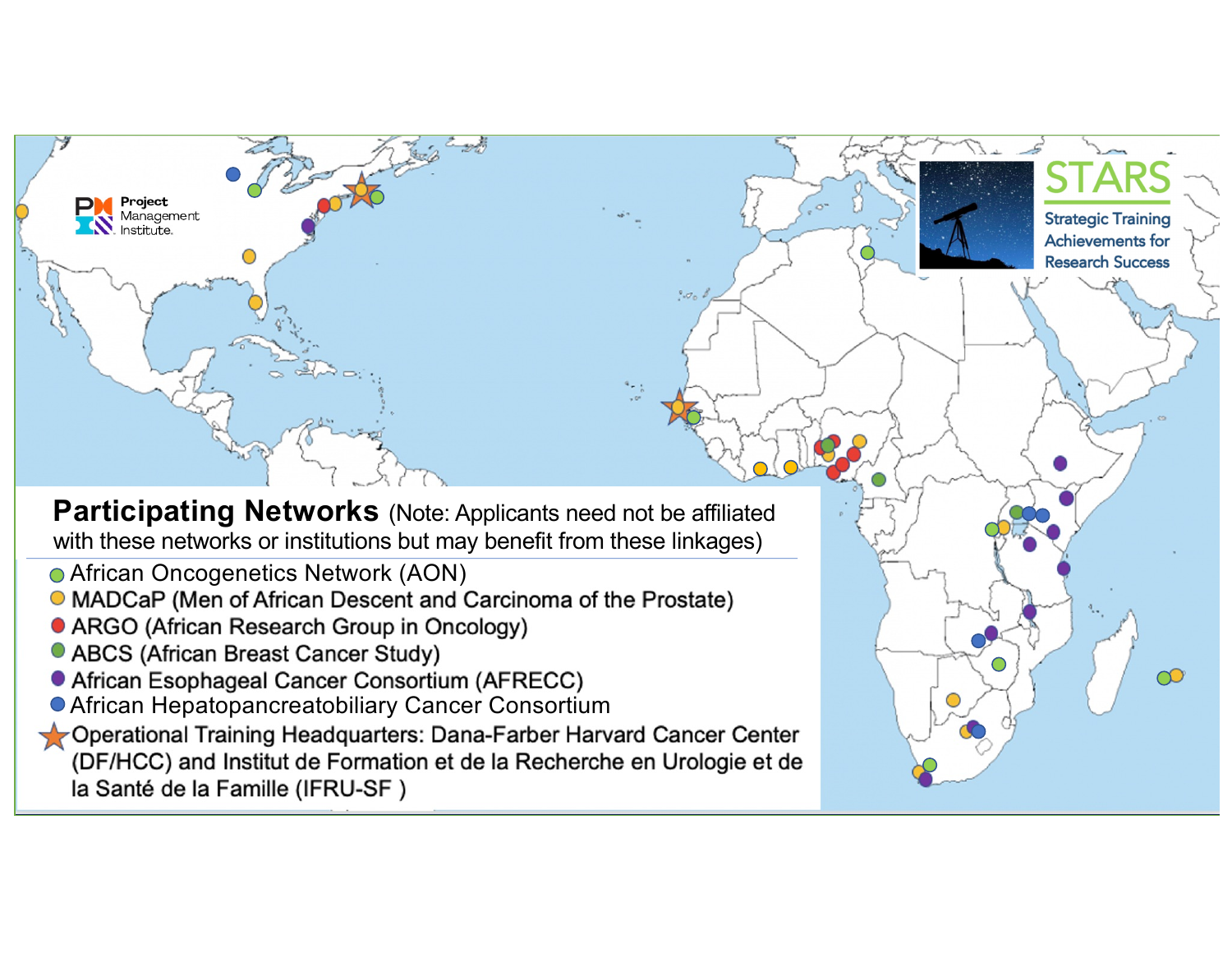

## **Training Tracks**

**A Principal Investigator (PI-STARS) Track:** for doctoral-level investigators who will be trained to demonstrate leadership in independent and collaborative research, and

**A Project Manager (PM-STARS) Track:** for those interested in gaining skills in project management to be able to support the conduct of research.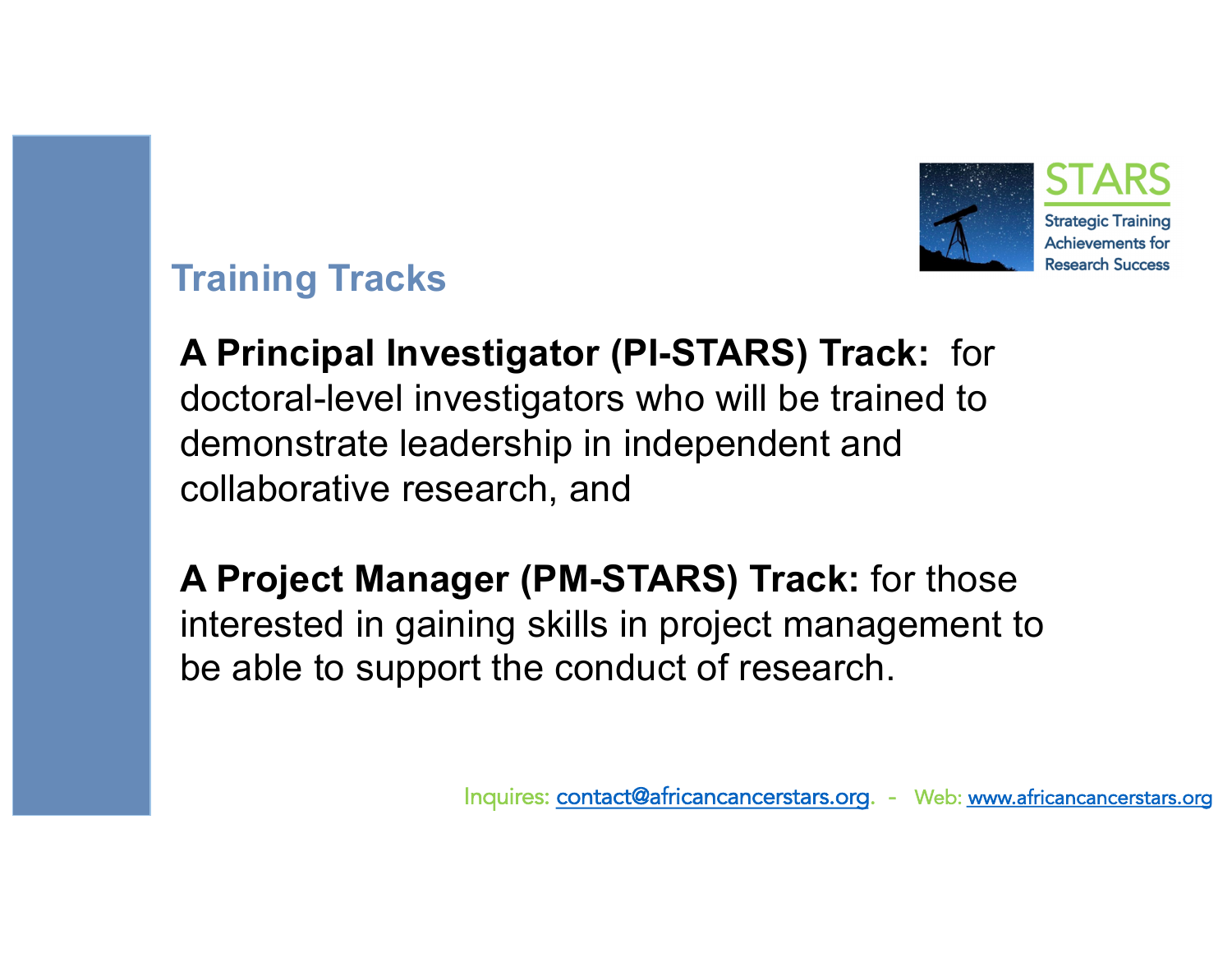

**STARS Strategic Training** Achievements for

# **Training Activities and Timeline**



*Expectation: Part-time participation over a 9-month training period*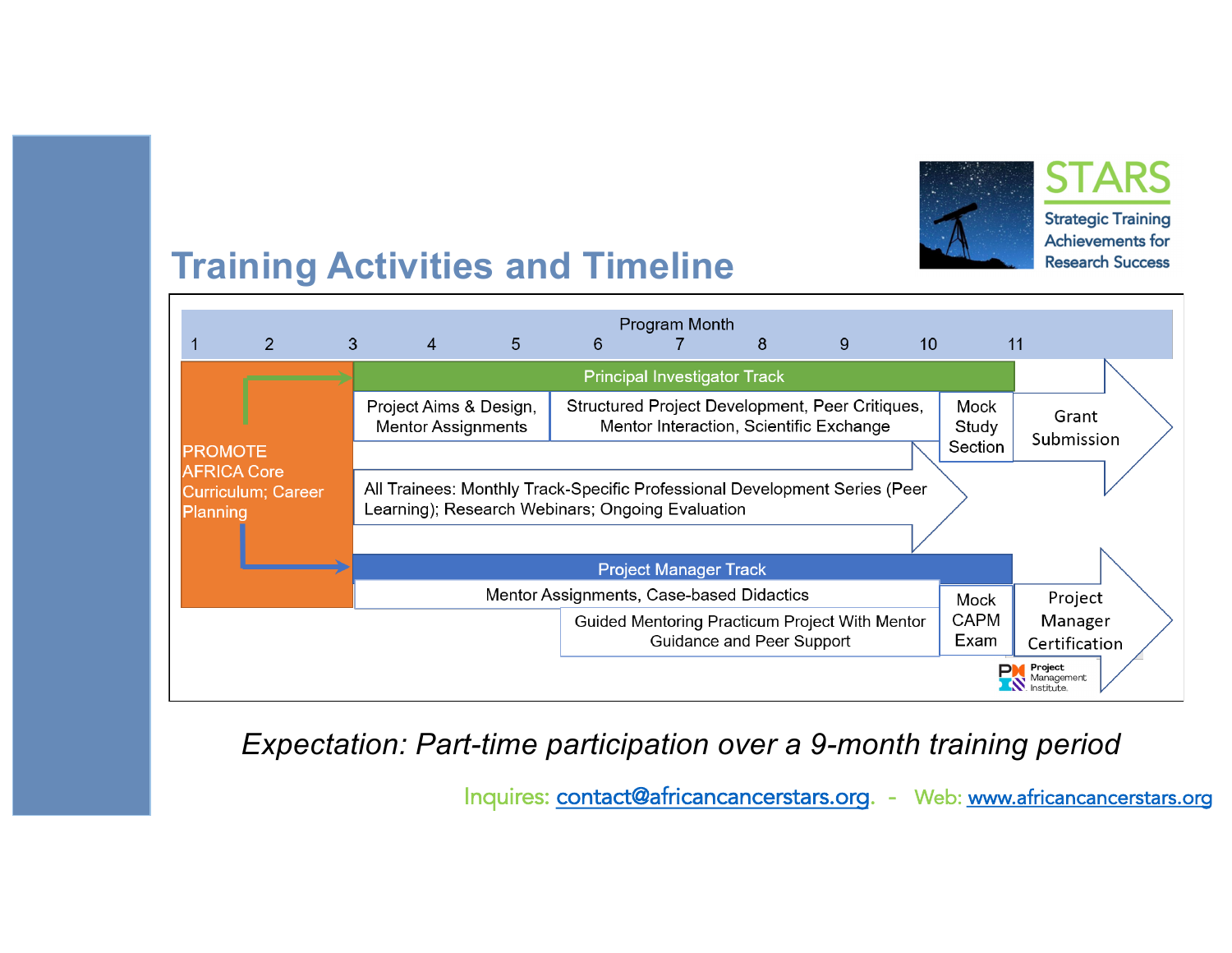

## **PROMOTE Curriculum**

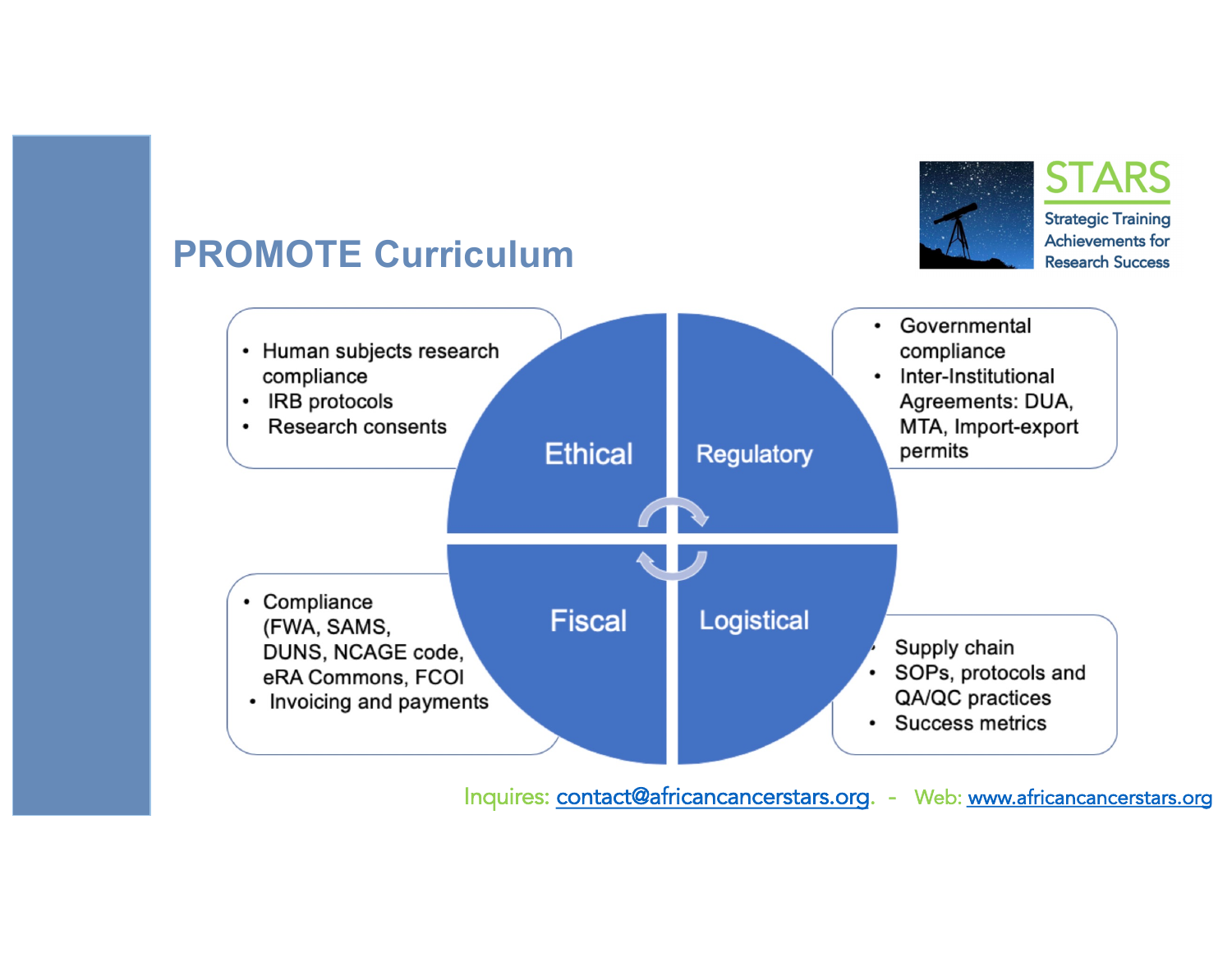

# **Eligibility & Requirements**

- § Applicants must be Sub-Saharan African (SSA) nationals resident in SSA (eligible countries list found in application materials).
- Each applicant must have a sponsor and may identify a mentoring team.
- Eligible Organizations must be located in SSA, and include:
	- Public/State and Private Institutions of Higher Education
	- Nonprofit Organizations Other Than Institutions of Higher Education, including research institutes or centers.
	- Eligible Agencies of Local, State, Provincial, or Federal Government
	- Hospitals, Medical Centers and other Free-standing Clinical Service Providers
	- Employees of For-Profit Organizations are not eligible to apply.
- § Applications can come from any institution in SSA. A list of pre-approved institutions can be found in the application materials.
- Competitive review process:
	- Scientific review by an international expert panel
	- § Programmatic review by a steering committee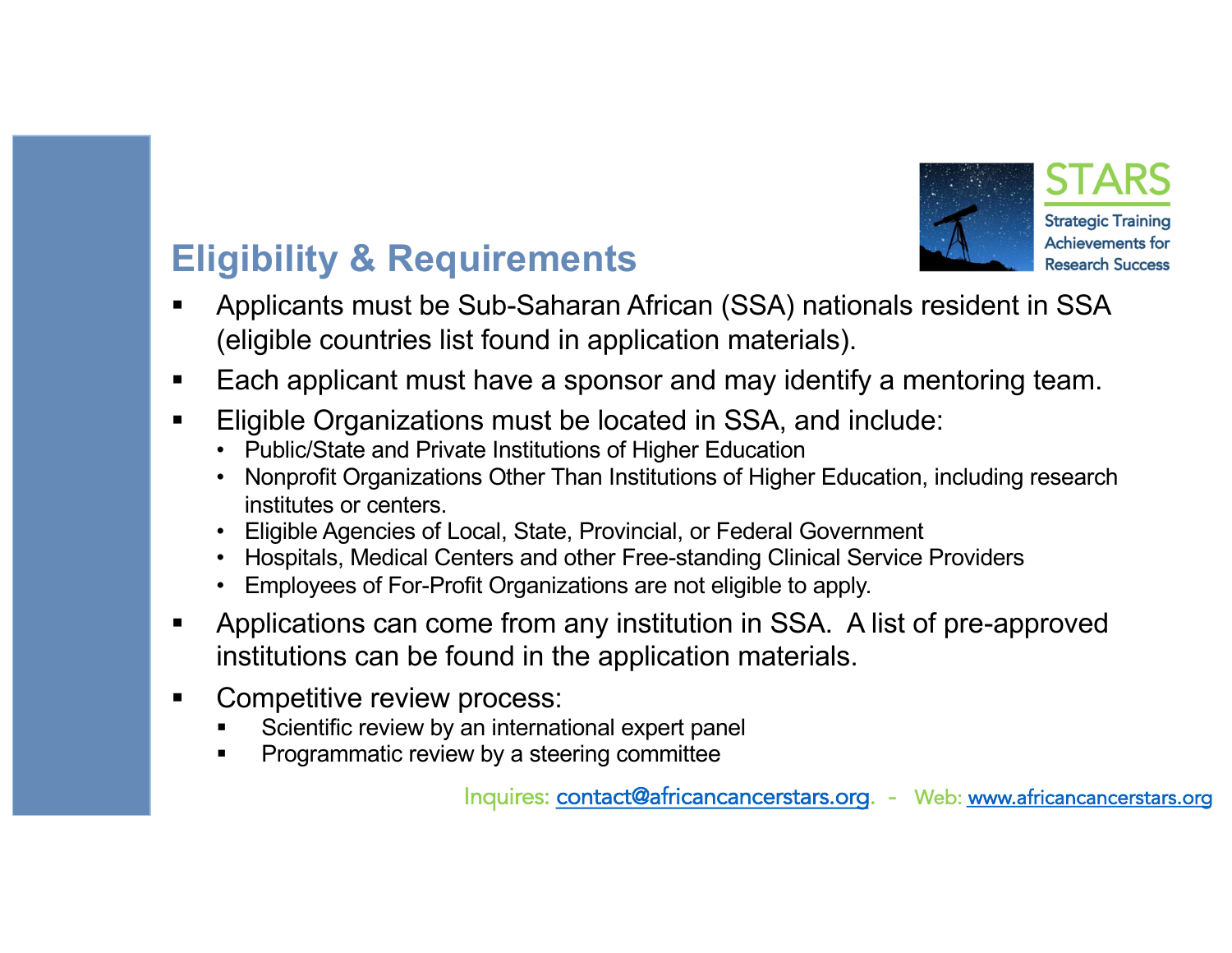

### **Application Process**

| Date         | <b>Activity</b>                               |
|--------------|-----------------------------------------------|
| Dec 31, 2021 | <b>Online LOI Submission Deadline</b>         |
| Jan 10, 2022 | <b>Second Informational Session</b>           |
| Feb 4, 2022  | <b>Online Application Submission Deadline</b> |
| Feb-Mar 2022 | <b>Peer Review by External Experts</b>        |
| Mar-Apr 2022 | <b>Programmatic Review</b>                    |
| Apr 2022     | <b>Awardee Notification</b>                   |
| May 2022     | <b>Training Begins</b>                        |